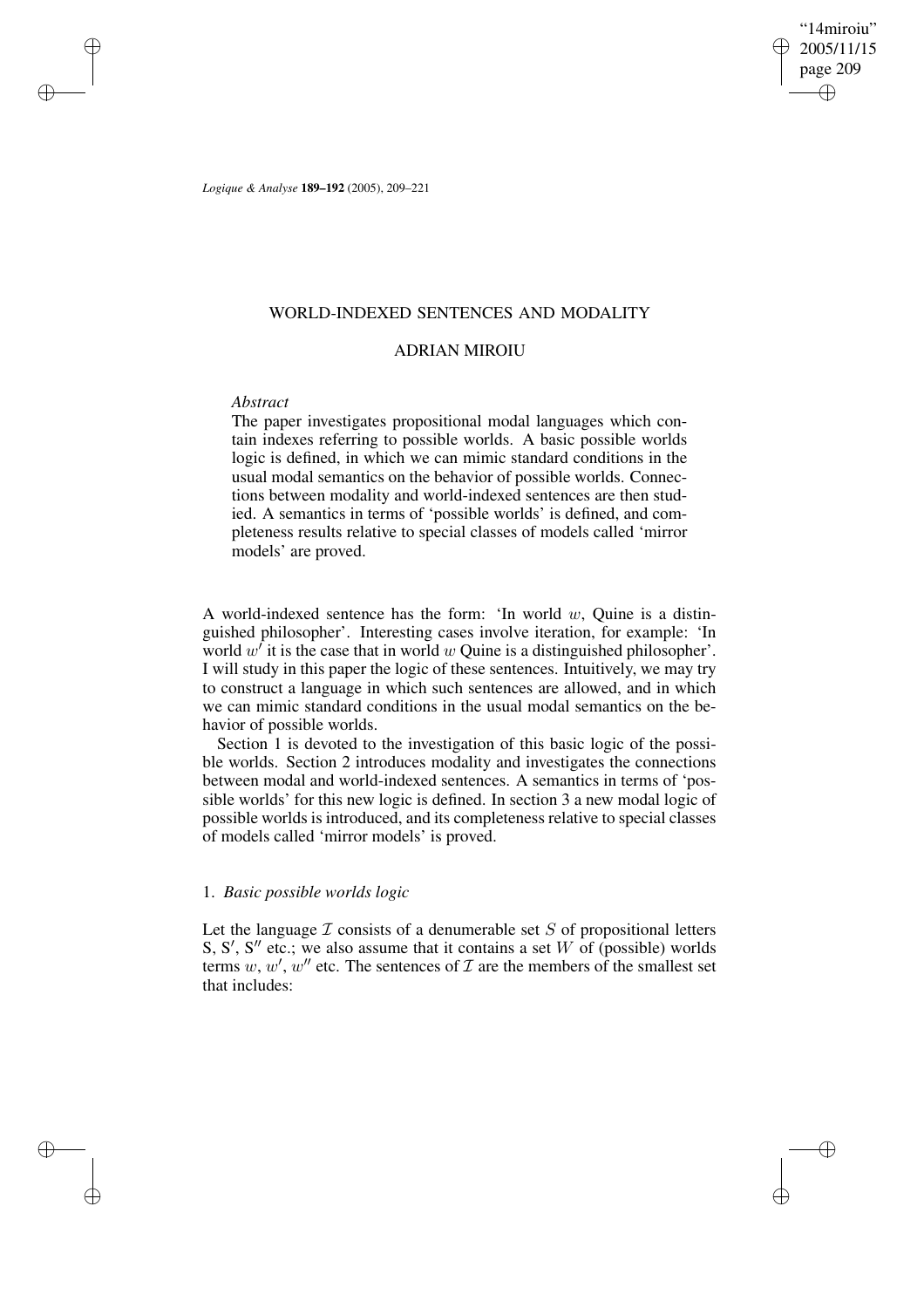"14miroiu" 2005/11/15 page 210 ✐ ✐

✐

✐

#### 210 ADRIAN MIROIU

- (i) every propositional letter in S;
- (ii)  $\varphi \lor \psi$ , whenever  $\varphi$  and  $\psi$  are in it;
- (iii)  $\neg \varphi$  and  $w\varphi$ , whenever  $\varphi$  is in it, and  $w \in W^1$ .

The following conditions on the behavior of the world-indexed sentences seem intuitively plausible:

1.1.  $\neg w \varphi \equiv w \neg \varphi$ 1.2.  $w(\varphi \vee \psi) \equiv (w\varphi \vee w\psi)$ 1.3. If  $\vdash \varphi$ , then  $\vdash w\varphi$ , for each  $w \in W$ .

BW (basic possible worlds logic) has as axioms all tautologies, all expressions of the form (1.1), (1.2) and is closed under the rules of detachment and (1.3). In BW the concept of reflection of a world by another is central, as we shall immediately see. Observe that  $(1.1)$ – $(1.3)$  mimic in our language  $I$ standard conditions on the behavior of possible worlds: each world is consistent (a sentence and its negation cannot be both true in any world); and every possible world is maximal (for every sentence, either it or it negation holds at it). Indeed, consistency is expressed by (1.1). Further, from the tautology

1.4.1.  $\varphi \vee \neg \varphi$ 

we get:

1.4.2.  $w(\varphi \vee \neg \varphi)$  (by 1.3) 1.4.3.  $w\varphi \vee w \neg \varphi$  (by 1.2)

and hence w is maximal. If the other logical connectives are defined as usual, the following results yield easily:

1.5.1.  $w(\varphi \wedge \psi) \equiv (w\varphi \wedge w\psi)$ 1.5.2.  $w(\varphi \to \psi) \equiv (w\varphi \to w\psi)$ 1.5.3.  $w(\varphi \equiv \psi) \equiv (w\varphi \equiv w\psi)$ 

Moving to semantics, a model of BW is a triple  $M = \langle \Pi, \models, F \rangle$  where  $\Pi$ is a collection of 'possible worlds'  $\tau$ ,  $\tau'$ ,  $\tau''$ , etc.,  $\tau$  is a function  $(W \times \Pi) \rightarrow$ Π, and relation  $\models$  is defined by:

<sup>1</sup> The case is in fact more complicated. For each  $w \in W$ , we should first define an operator  $\langle w \rangle$ , with the meaning: in the world w... Then, if  $\varphi$  is a sentence,  $\langle w \rangle \varphi$  will be a sentence too. However, since w and  $\langle w \rangle$  are one-to-one correlated, I will ignore this complication.

✐

✐

✐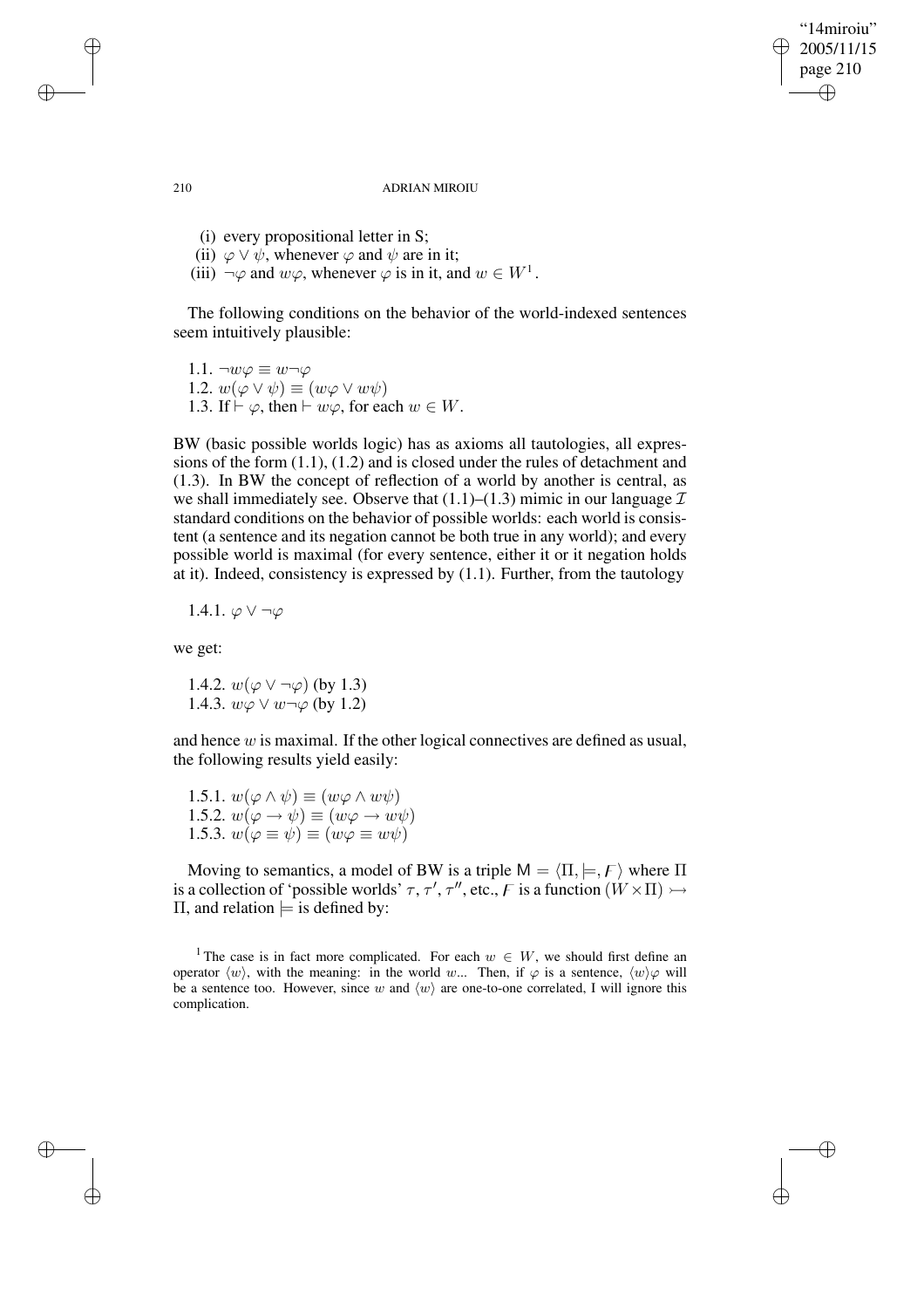1.6.1. If  $\varphi \in S$ , then  $\tau \models \varphi$ , or  $\tau \models \neg \varphi$ . 1.6.2.  $\tau \models \neg \varphi$  iff it is not the case that  $\tau \models \varphi$ . 1.6.3.  $\tau \models \varphi \lor \psi$  iff  $\tau \models \varphi$  or  $\tau \models \psi$ . 1.6.4.  $\tau \models w\varphi$  iff  $\varphi(w,\tau) \models \varphi$ .

✐

✐

✐

✐

A sentence  $\varphi$  is true at M, and I shall and write  $M \models \varphi$  for this, iff for every  $\tau \in \Pi$ ,  $\tau \models \varphi$ ; and it is BW-valid iff it is true at every model of BW. I shall write  $\models_{BW} \varphi$  in this case. (However, whenever there is no danger of confusion, I will omit the index.) The intuition behind the definition (1.6.4) is simple: each world in our *W*-collection is correlated, relative to each  $\tau$ , with a 'possible world'  $F(t, \tau) = \tau'$  from our II-collection. Whenever a sentence  $\varphi$  is true at  $\tau'$ , the sentence  $w\varphi$ , i.e. the sentence that  $\varphi$  is the case at w, is also true at  $\tau$ . As seen from  $\tau$ , the 'possible world'  $\tau'$  looks like w. Or, to put it in another way,  $\tau'$  is reflected or mirrored in  $\tau$  like  $w$ . The concept of reflection of a world within another world is central in my approach to world-indexed sentences. I discussed it to a larger extent in Miroiu (1997, 1999).

Notice that the two collections  $W$  and  $\Pi$  of worlds must be kept distinct. We have yet no reason to take their members as been identical, or at least to assume that they are systematically correlated. The only thing we have by now is that at each 'world'  $\tau$  every world w reflects (*via* function  $\theta$ ) a 'world'  $\tau'$ . But we are not justified to claim that w is exactly  $\tau'$ .

Our language I allows for iteration of the world operators; not only  $w\varphi$ , but also  $ww'\varphi$  and  $ww'w''\varphi$ , etc. are sentences. We may state that  $\varphi$  is the case at w, but also that at w it is the case that at w' it is the case that  $\varphi$ , etc. Now one can easily check that in our semantical framework there is no logical connection between  $\tau \models ww'\varphi$  and  $\tau \models w\varphi$  or  $\tau \models w'\varphi$ .

<sup>2</sup> This runs counter the common view on indexed sentences. According to it, if  $\tau \models w\varphi$ , then for any w' it also true that  $\tau \models ww'\varphi$ . If  $\varphi$  is the case at w, then from the point of view of any other world w' this is an unalterable fact: that  $\varphi$  is the case at w is bound to be the case at every world  $w'$ . If Quine happens to be a distinguished philosopher in the actual world, then for any other world  $w$  Quine is bound to be actually a distinguished philosopher. A similar argument runs for so called world-indexed properties. As A. Plantinga put it, 'we say that a property  $P$  is world-indexed if there is a world W and a property  $Q$  such that  $P$ is equivalent to the property of having  $Q$  in  $W$  or to its complement — the property of not having  $Q$  in  $W$ ... But an interesting peculiarity of world-indexed properties, as we have seen, is that nothing in any world has any such property accidentally.' (Plantinga: 1970, pp. 490–2)

In our frame the common view on indexed sentences can be obtained as a special case. We may directly add to our logic BW a new axiom:

(1)  $w\varphi \equiv w'w\varphi$ 

According to axiom (1) the iteration of world operators is superfluous. Semantically, it defines the following property of the function  $F$ :

(2)  $F(w, \tau) = F(w', F(w', \tau))$ 

Indeed, given (2) we have:  $\tau \models w\varphi$  iff  $F(w, \tau) \models \varphi$  iff  $F(w', F(w, \tau)) \models \varphi$  iff  $F(w, \tau) \models w' \varphi$  iff  $\tau \models ww' \varphi$ .

✐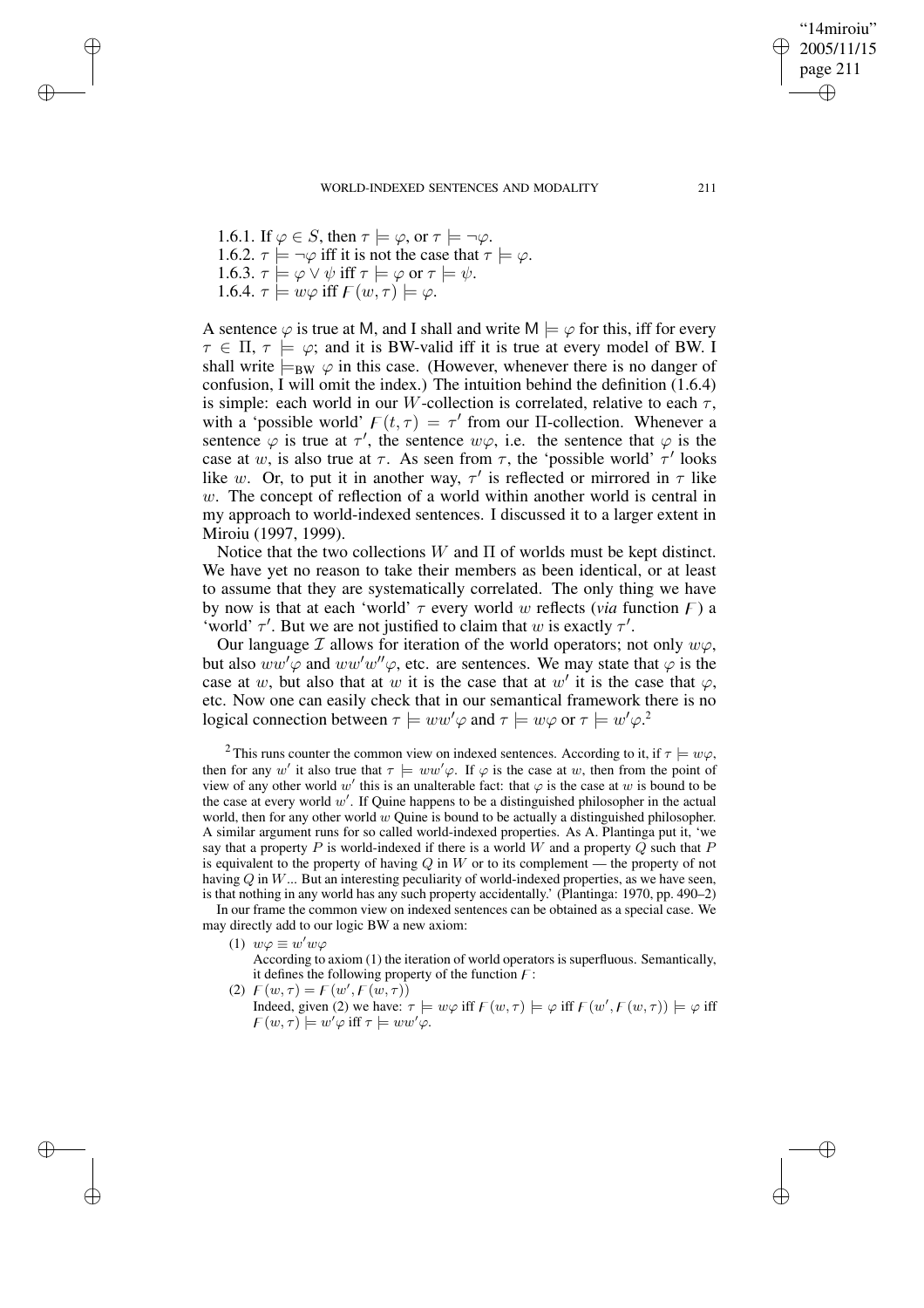✐

#### 212 ADRIAN MIROIU

Let us mention an important theorem of BW. Starting from (1.4.3) we get:

1.7.1.  $w'(w\varphi \vee w \neg \varphi)$ 1.7.2.  $w'w\varphi \vee w'w \neg \varphi$ 

According to (1.7.2) at world w' either  $w\varphi$  is the case, or  $w\neg\varphi$  is the case: so, world  $w'$  mirrors  $w$ , i.e. it creates within itself a complete image of what is going on at w, in that for every  $\varphi$ , at w' it is the case that either  $\varphi$  is the case at w, or  $\neg \varphi$  is the case at w. (Again, there is no guarantee that the image of w in w' is adequate, i.e. that world w is mirrored in w' as it 'really' is.) We can express this idea more rigorously by means of the following lemma:

1.8. (*The mirroring lemma*) If Σ is a BW-maximal consistent set of sentences of *I*, then  $\Sigma_w = {\varphi : w\varphi \in \Sigma}$ , with  $w \in W$ , is BW-maximal consistent.

Proof.  $\Sigma_w$  is BW-consistent. For suppose it is not. Then for some  $\psi$ we have both  $\psi \in \Sigma_w$  and  $\neg \psi \in \Sigma_w$ . But, according to the definition of  $\Sigma_w$ , both  $w\psi \in \Sigma$  and  $w\neg\psi \in \Sigma$  must hold. By (1.1), we get  $\neg w\psi \in \Sigma$ Σ, in contradiction with our assumption that Σ is BW-maximal consistent. Secondly,  $\Sigma_w$  is BW-maximal. Suppose it is not so. Then for some  $\psi$  neither  $\psi \in \Sigma_w$  nor  $\neg \psi \in \Sigma_w$ . But (1.4.3) is a theorem of BW, hence  $w\psi \vee w \neg \psi \in$ Σ ans so either  $wψ ∈ Σ$ , or  $w¬ψ ∈ Σ$ . But in this case we have either  $\psi \in \Sigma_w$ , or  $\neg \psi \in \Sigma_w$  — contradiction.

Now let  $\Sigma$  be a BW-maximal consistent set of sentences of  $\mathcal{I}$ . Then  $\Sigma$ must contain complete descriptions  $\Sigma_w$  of what happens at each world w. Moreover, (since it contains maximal sets like  $\Sigma_{ww'}$ )  $\Sigma_w$  must contain complete descriptions of the way in which the world  $w$  mirrors what happens in any world  $w'$ . But, of course, we have yet no reason to suppose that what  $\Sigma_w$  claims that is going on at w' is identical with what  $\Sigma_{w''}$  claims that is going on at w', or with what is 'really' going on at world  $w'$ , i.e. with the way  $\Sigma_{w'}$  really is. More formally, from  $\tau \models w w' \varphi$  we cannot infer anything about  $\tau \models w''w'\varphi$  or  $\tau \models w'\varphi$ . I will return to this issue in the next section. The present ends with an expected completeness result:

1.9.  $\vdash_{BW} \varphi$  iff  $\models_{BW} \varphi$ .

Proof. Sufficiency is immediate. To prove (1.1), let  $M = \langle \Pi, \models, F \rangle$  be a model of BW, and let  $\tau \in \Pi$ . Then:  $\tau \models \neg w\varphi$  iff it is not the case that  $\tau \models w\varphi$ , iff it is not the case that  $F(w, \tau) \models \varphi$ , iff  $F(w, \tau) \models \neg \varphi$ , iff

✐

✐

✐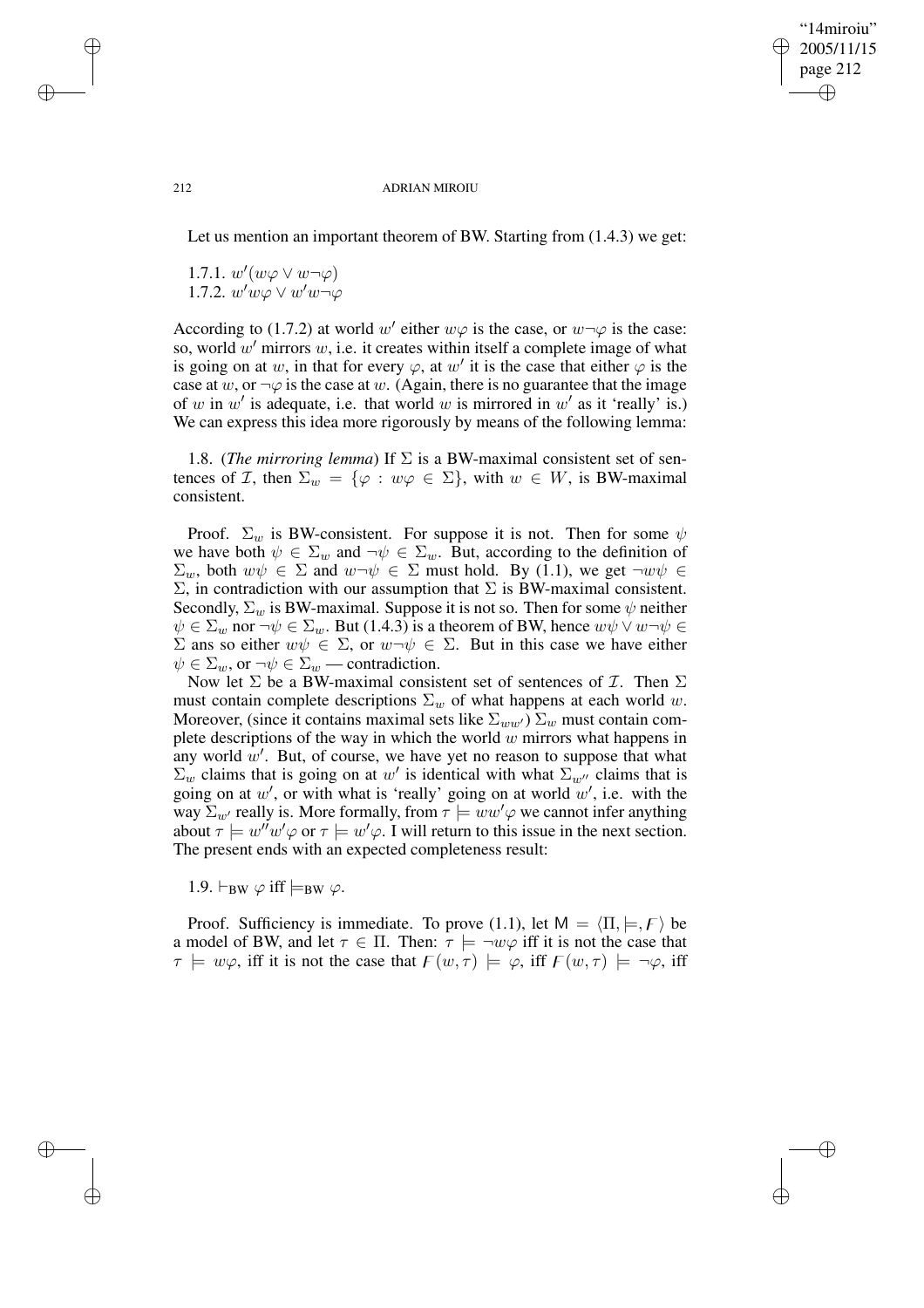$\tau \models w \neg \varphi$ . To prove (1.2), we have:  $\tau \models w(\varphi \lor \psi)$  iff  $F(w, \tau) \models \varphi \lor \psi$ , iff  $\overline{F}(w, \tau) \models \varphi$  or  $\overline{F}(w, \tau) \models \psi$ , iff  $\tau \models w\varphi$  or  $\tau \models w\psi$ , iff  $\tau \models w\varphi \vee w\psi$ . Further, suppose that (1.3) is not valid. Then  $\tau \models \varphi$  for all  $\tau$ , but  $\tau' \models w\varphi$ is not the case for some  $\tau'$ . Thus, it is not the case that  $F(w, \tau') \models \varphi$ . But  $F(w, \tau') = \tau''$ , and so it is not the case that  $\tau'' \models \varphi$  for some  $\tau''$  contradiction.

To prove the necessity part of (1.9), suppose that  $\varphi$  is not BW-provable. Then there is some model  $M = \langle \Pi, \models, F \rangle$  such that for some  $\tau \in \Pi, \tau \models \varphi$ is not the case. We will construct this model as follows:  $\Pi$  is the set of all BW-maximal consistent set of sentences of  $\mathcal I$ . If  $\Sigma$  is in  $\Pi$ , put  $\Gamma(w, \Sigma) =$  $\Sigma_w$ . By (1.8), we know that  $\Sigma_w$  is also BW-maximal consistent, and hence  $\Sigma_w \in \Pi$ . Further, put  $\Sigma \models \varphi$  iff  $\varphi \in \Sigma$ , whenever  $\varphi$  is a sentence S in S. To show that M is a model of BW we need to prove that for all  $\varphi$ ,  $\Sigma \models \varphi$ iff  $\varphi \in \Sigma$ . The only difficult case is when  $\varphi = w\psi$ , for some  $\psi$ . We have:  $\Sigma \models w\psi$  iff  $F(w, \Sigma) = \Sigma_w \models \psi$ , iff  $\psi \in \Sigma_w$ , iff  $w\psi \in \Sigma$ . Indeed,  $\psi \in \Sigma_w$ entails  $w\psi \in \Sigma$ . For suppose it did not. Then, according to the definition of F and the mirroring lemma,  $\psi$  were not in  $\Sigma_w$ . The converse results by an application of the definition of F. Finally, since  $\varphi$  is not a theorem of BW,  $\{\neg \varphi\}$  is BW-consistent. It can then be extended to a BW-maximal consistent set  $\Sigma$ , and  $\neg \varphi \in \Sigma$ , i.e. it is not the case that  $\Sigma \models \varphi$ . But  $\Sigma$  is a member of the set  $\Pi$ , which means that for some  $\Sigma$ ,  $\varphi$  is not true in  $\Sigma$ , q.e.d.

### 2. *Modality and possible worlds*

✐

✐

✐

✐

Let us enrich our language with a new unary operator  $\Box$ . We get thus a new language  $\mathcal{I}'$ . Intuitively,  $\square \varphi$  means that  $\varphi$  is necessary. In the usual manner, starting from the necessity operator, the possibility operator  $\Diamond$  can be defined:  $\Diamond \varphi =_{df} \neg \Box \neg \varphi$ . The aim of this section is to build a logic in which modal sentences like  $\square \varphi$  and  $\diamond \varphi$  mix with indexed sentences. I shall argue that modal operators are very useful in the attempt to study the logic of world-indexed sentences. This is the main reason why the logical properties of the modal operators will be investigated. To start with, let us add to BW two new axioms and two new rules<sup>3</sup>. We get a new logic BWM (basic modal possible worlds logic).

2.1.  $\square(\varphi \to \psi) \to (\square \varphi \to \square \psi)$ 2.2.  $\Box \varphi \rightarrow w \varphi$ 2.3. If  $\vdash \varphi$ , then  $\vdash \Box \varphi$ 

<sup>3</sup> Almost all concepts and results used without proof in this paper can be found in Bull and Segerberg's (2001) short introduction to modal logic. See also Blackburn, de Rijke, Venema (2001).

"14miroiu" 2005/11/15 page 213

✐

✐

✐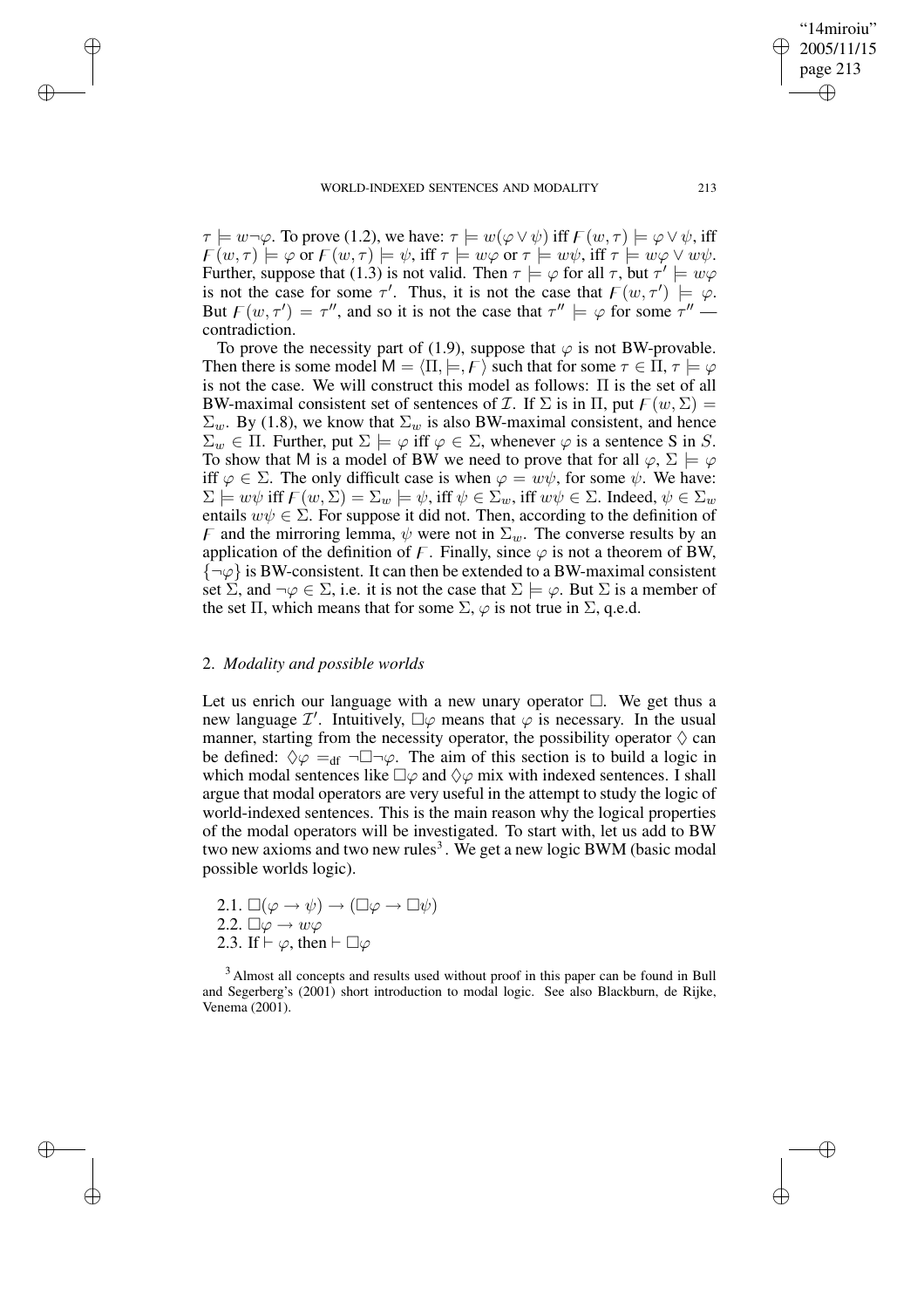"14miroiu" 2005/11/15 page 214 ✐ ✐

✐

✐

214 ADRIAN MIROIU

2.4. If  $\vdash w\varphi$  for all w, then  $\vdash \Box \varphi$ 

(2.4) is a kind of  $\omega$ -rule. If the set W of names for possible worlds in our language  $\mathcal{I}'$  is infinite, then this rule is not necessarily effective, i.e. we cannot be sure that the collection of the theorems of our logic is recursively enumerable. The cardinality of the set  $W$  is also important in semantics. In the next section I shall prove that the completeness theorem for some modal logics of possible worlds can be established by use of models the cardinality of which is exactly  $|W|$ .

A model for BWM is again a structure  $M = \langle \Pi, \models, F \rangle$ . Here  $\Pi$  and  $F$  are defined as above. The definition of  $\models$  must be extended to cases in which the operator  $\Box$  is involved. Intuitively, a sentence  $\varphi$  is necessary at some world  $\tau$  if and only if at  $\tau$  the sentence that  $\varphi$  is the case at w is true for every world w:

1.6.5. 
$$
\tau \models \Box \varphi
$$
 iff  $\tau \models w\varphi$  for every w.

The definition of a sentence  $\Box \varphi'$  being true at a world  $\tau \in W$  appears to be different from the usual treatment of the operator  $\Box$ . First, a sentence like  $\square \varphi$  is given a greater complexity as for example  $w\varphi$ . Indeed, according to (1.6.5) the definition of  $\tau$  = for a modal sentence presupposes the definition of  $\tau$   $\models$  for world-indexed sentences. Secondly, the usual strategy of defining  $\tau \models \Box \varphi$  is to use an accessibility relation  $R(\tau', \tau)$  between possible worlds and have something like:

1.6.6. 
$$
\tau \models \Box \varphi
$$
 iff  $\tau \models \varphi$  for all  $\tau'$  such that  $R(\tau', \tau)$ .

Observe, however, that we can appeal to simple trick to get something very similar to (1.6.6). The following four expressions are equivalent (to shorten the argument, I will put them in a more formal dress):

$$
(2.5.1) \tau \models \Box \varphi \equiv (\forall w)\tau \models w\varphi
$$
  
\n
$$
(2.5.2) \tau \models \Box \varphi \equiv (\forall w)F(w,\tau) \models \varphi
$$
  
\n
$$
(2.5.3) \tau \models \Box \varphi \equiv ((\forall \tau')(\forall w)(F(w,\tau) = \tau' \rightarrow \tau' \models \varphi))
$$
  
\n
$$
(2.5.4) \tau \models \Box \varphi \equiv ((\forall \tau')((\exists w)F(w,\tau) = \tau' \rightarrow \tau' \models \varphi)^4
$$

<sup>4</sup> The following expression is valid in predicate logic:

 $(\forall x)(A(x) \rightarrow B) \equiv ((\exists x)A(x) \rightarrow B)$ 

and hence 2.5.3 and 2.5.4 are equivalent.

✐

✐

✐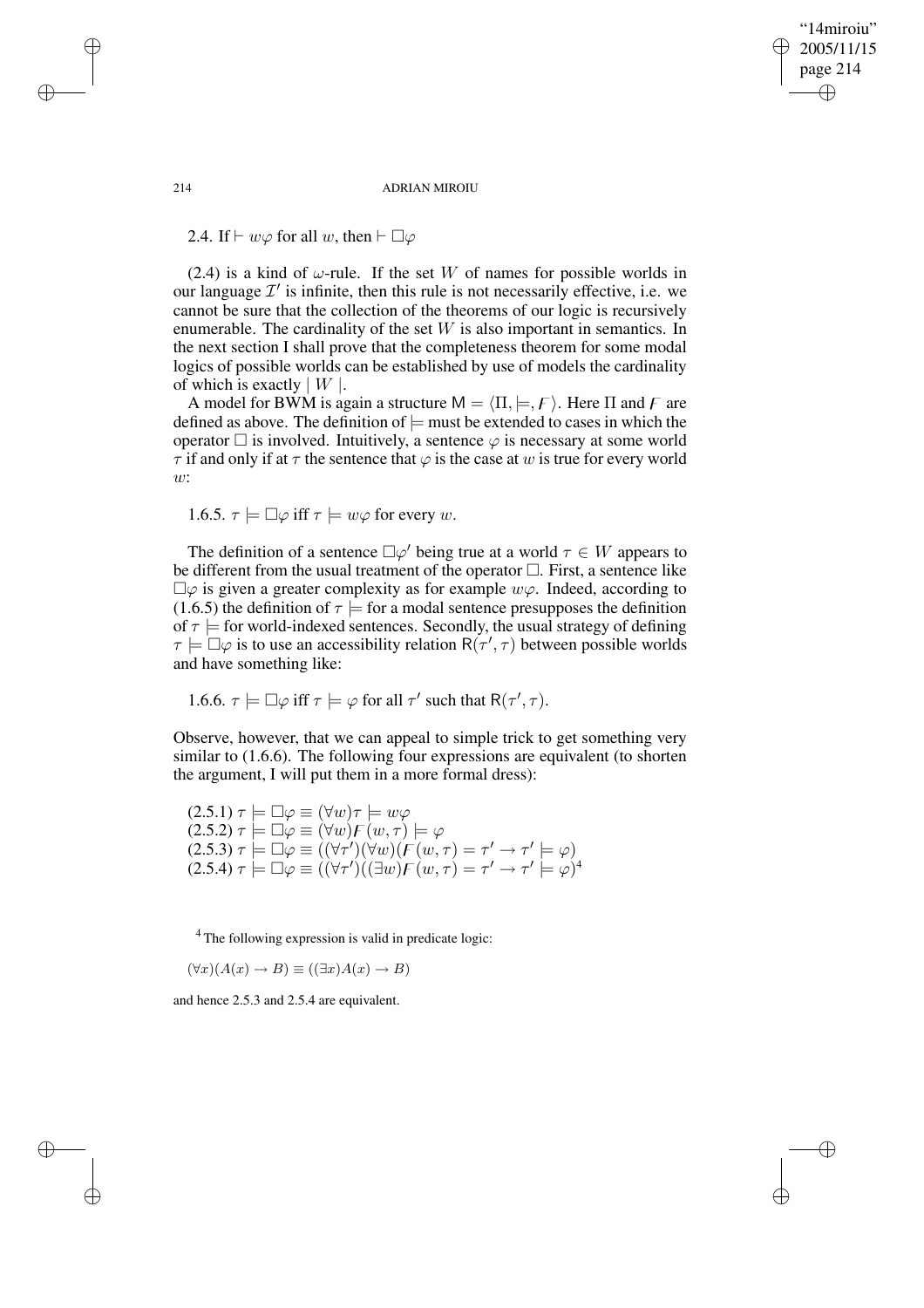The antecedent of the right-hand expression in (2.5.4) is  $(\exists w) F(w, \tau) = \tau'$ . This stands for a relation, call it R, between  $\tau'$  and  $\tau$ . Relation  $R(\tau', \tau)$ holds iff  $\tau'$  is adequately reflected in  $\tau$  as some possible world w. Indeed, in this case a sentence  $\varphi$  is true in  $\tau'$  iff there is some w such that at  $\tau$  it is true that  $\varphi$  is the case at w. By (2.5.4) we can thus replace (1.6.5) by:

1.6.5.1.  $\tau \models \Box \varphi$  iff  $\tau \models \varphi$  for all  $\tau'$  such that  $R(\tau', \tau)$ to provide a standard definition of the necessity operator  $\Box$ , and take (1.6.5) as a theorem. Then in the definition of  $\tau$  = expression  $\square \varphi$  is not given a greater complexity.

The appeal to the accessibility relation R on the set  $\Pi$  of worlds has an important consequence: we can define the logic of the operator  $\Box$  by defining certain properties of  $R$ . In normal modal logic the accessibility relation R can be chosen freely, while in our case it is determined by the function  $\overline{F}$  (but  $\overline{F}$  can be chosen freely!). That is why the properties we may want to attach to R are ultimately related to properties of  $F$ . A first example is presented in the next theorem:

2.6. (*Non-existence of a maximal element*)  $(\forall \tau)(\exists \tau')R(\tau, \tau').$ 

Proof. By (2.2) we have:  $\Box \varphi \rightarrow w\varphi$  and also  $\Box \neg \varphi \rightarrow w \neg \varphi$ , hence  $(\Box \varphi \land \Box \neg \varphi) \rightarrow (w\varphi \land w\neg \varphi)$ . Since, by (1.1) and (1.5.1) the consequent of this expression is a contradiction, we get:

2.7.  $\Box \varphi \rightarrow \neg \Box \neg \varphi$ .

✐

✐

✐

✐

A standard result is that  $(2.7)$  is defined by R's property of having no maximal element<sup>5</sup>. The property of R expressed by 2.6 can be traced back to the properties of function F. Since  $R(\tau, \tau')$  is short for  $(\exists w)F(w, \tau) = \tau'$ , that R has no maximal element comes to:  $(\forall \tau)(\exists \tau')(\exists w) F(w, \tau) = \tau'$ . But this is simply a consequence of our assumption that  $\overline{F}$  is a function.

 $5$  A nice proof appeals to the substitution method (van Benthem: 2001). The second order translation of  $(2.7)$  is

$$
(\forall P)(\forall \tau)((\forall \tau')(R(\tau, \tau') \to P(\tau')) \to (\exists \tau')(R(\tau, \tau') \land P(\tau')))
$$

Let us substitute  $R(*, \tau')$  for  $P(*)$ . We get:

$$
(\forall \tau)((\forall \tau')(R(\tau,\tau') \to R(\tau,\tau')) \to (\exists \tau')(R(\tau,\tau') \land R(\tau,\tau')))
$$

i.e. exactly (2.6).

"14miroiu" 2005/11/15 page 215

✐

✐

✐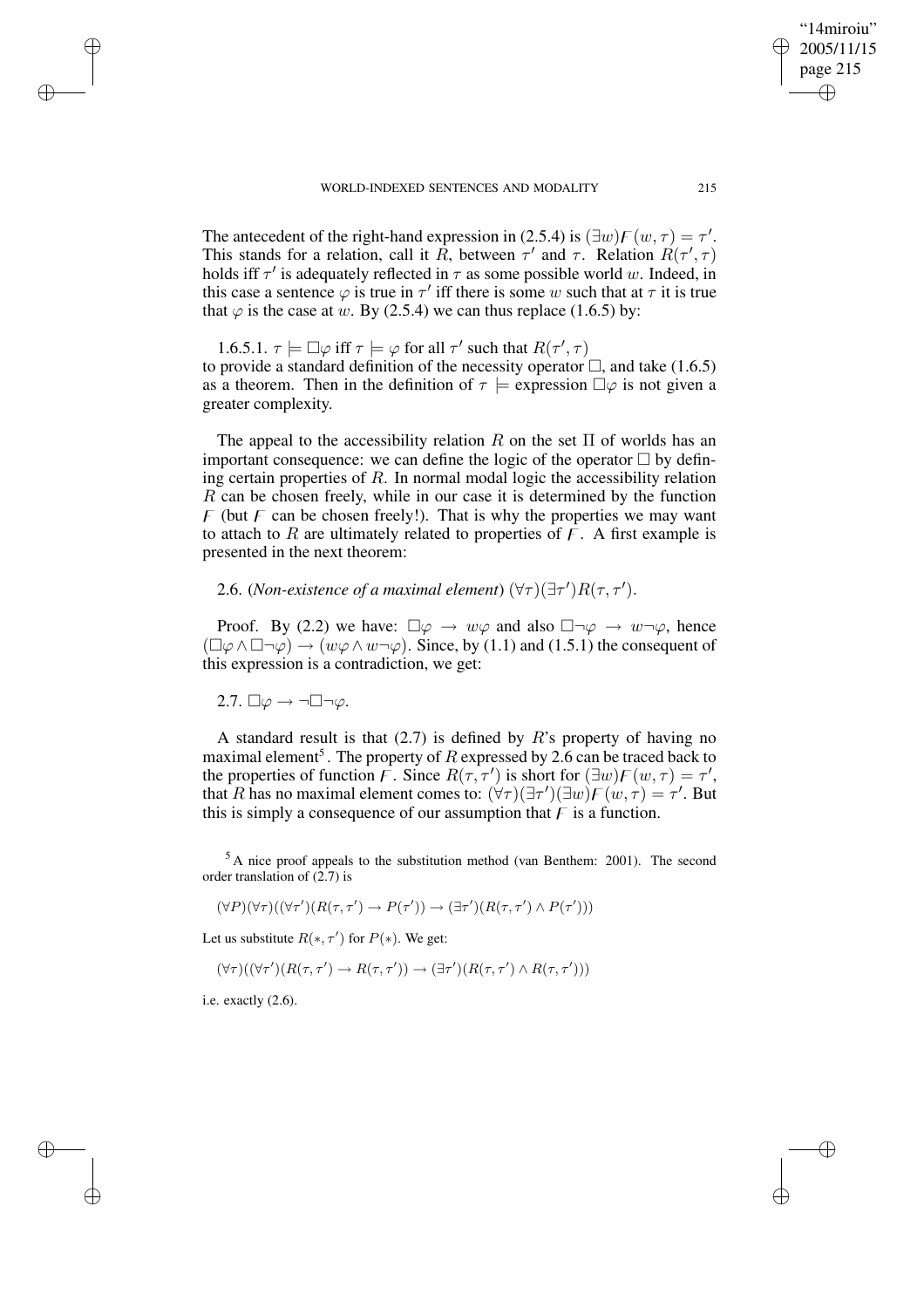✐

#### 216 ADRIAN MIROIU

This section ends with the completeness theorem for BWM:

2.8.  $\vdash_{\text{BWM}} \varphi$  iff  $\models_{\text{BWM}} \varphi$ .

To prove sufficiency we have to show that  $(2.1)$ – $(2.4)$  are true in M. Let us take (2.3) as an example. Suppose that  $\tau \models \varphi$  holds for every  $\tau$ . Then, out of (1.3) we get  $\tau \models w\varphi$  for every w, and hence  $\tau \models \Box \varphi$  from (1.6.5). Suppose, conversely, that  $\varphi$  is not BWM-provable. Then we can show that there is a model M of BWM such that  $\varphi$  is not true in M. The procedure is analogous to the one used in the previous section to prove the completeness of BW. Thus, in  $M = \langle \Pi, \models, F \rangle$ ,  $\Pi$  is the set of all BWM-maximal and consistent sets  $\Sigma$  of sentences of  $\mathcal{I}'$ ; F is defined by:  $F(w, \Sigma) = \Sigma_w$ ; and put  $\Sigma \models \varphi$  iff  $\varphi \in \Sigma$ , for every  $\varphi \in S$ . What we need is to examine sentences of the form  $\square \varphi$ . We have to prove that:

2.9.1. If  $\Sigma \models \Box \varphi$ , then  $\Box \varphi \in \Sigma$ . 2.9.2. If  $\Box \varphi \in \Sigma$ , then  $\Sigma \models \Box \varphi$ .

In the case of (2.9.1), observe that  $\Sigma \models \Box \varphi$  iff  $\Sigma \models w\varphi$  for all w (by 1.6.5), iff  $w\varphi \in \Sigma$  for every w (by induction); then  $\Box \varphi \in \Sigma$  (by rule (2.4)). As for (2.9.2), we have: from  $\Box \varphi \in \Sigma$  infer (by (2.2)) that  $w\varphi \in \Sigma$  for every w; then  $\Sigma \models w\varphi$  for every w (by induction), whence  $\Sigma \models \Box \varphi$ , by definition  $(1.6.5)$ .

But, if  $\varphi$  is not BWM-provable, then the set  $\{\neg \varphi\}$  is consistent and hence can be extended to a BWM-maximal and consistent set  $\Sigma$  of sentences of  $\mathcal{I}'$ ; since  $\neg \varphi \in \Sigma$ , it follows that  $\Sigma \models \neg \varphi$ .

### 3. *Mirror Models*

As I mentioned above, our two sets of worlds — W and  $\Pi$  — must be kept distinct. The members of W were introduced syntactically, as elements of our formal language  $\mathcal I$ . The members of  $\Pi$ , however, were introduced semantically, as entities at which the sentences of our language are to be evaluated. Is there any connection between the two sets? In this section I will try to offer an answer to this question.

For each cardinal  $k$ , say that a modal logic  $\sf L$  of possible worlds has the k property if the following holds:  $\vdash_L \varphi$  iff  $\varphi$  is true in all its models M =  $\langle \Pi, \models, F \rangle$  for which  $| \Pi | = k$ . Now let  $| W | = w$ . It is interesting to investigate the cases in which L has the w property, i.e. when  $| \Pi | = w = | W |$ . In these cases a sentence  $\varphi$  is L-provable if it is true in all the models of L

✐

✐

✐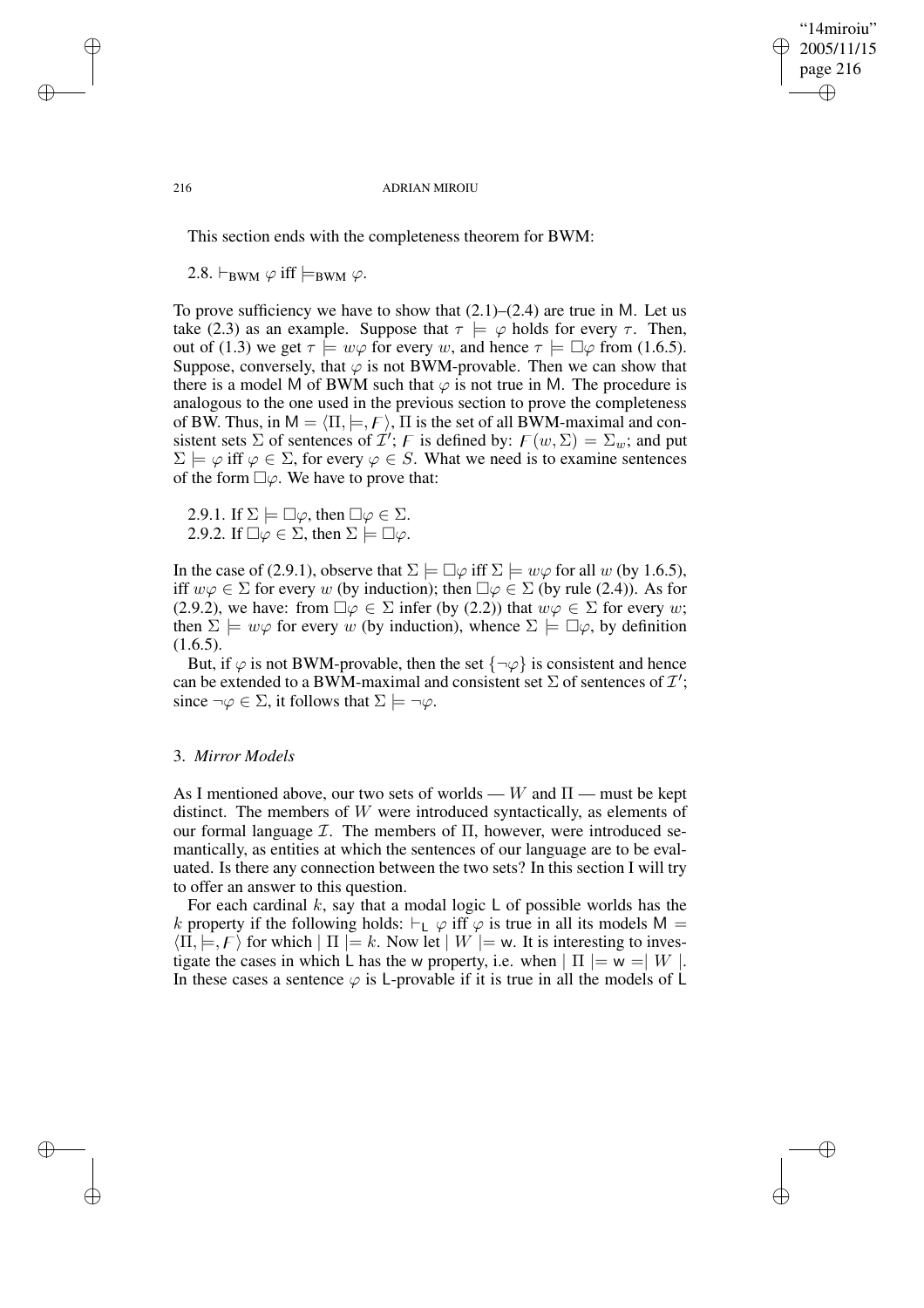in which the members of the two sets of worlds are one-to-one correlated<sup>6</sup>. The significance of a logic  $\mathsf{L}'$ 's having the w property is that we can identify the two sets of worlds, and instead of working with both w and  $\tau$  we can simply appeal to, say,  $w$ -type worlds. For example, we can then write  $F(w, w) = w$ , meaning the each world adequately reflects itself. The logical and philosophical implications of this result are extensively discussed in my paper Miroiu (1999). Formally, the result requires the appeal to 'mirror models'. In this paper I will start with the canonical model of a modal logic L of possible worlds and will define these structures by using the mirroring

The modal logic of possible worlds I will study below, call it BWM1, results by adding to BWM two new axioms (3.1) and (3.2), and a new rule (3.3). The main result of this section is the proof that BWM1 has the w property.

3.1.  $\Box \varphi \rightarrow \Box \Box \varphi$ 3.2.  $\square \square \varphi \rightarrow \square \varphi$ 3.3. If  $\vdash \Box \varphi$ , then  $\vdash \varphi$ .

procedure described in lemma (1.8).

✐

✐

✐

✐

Usual calculations show that these expressions define important properties of the relation R:

3.1.1. (*transitivity*) If  $R(\tau, \tau')$ ) and  $R(\tau', \tau'')$ , then  $R(\tau, \tau'')$ . 3.2.1. (*density*) If  $R(\tau, \tau')$ , then there is some  $\tau''$  such that  $R(\tau, \tau'')$  and  $R(\tau'', \tau').$ 

3.3.1. (non-existence of a minimal element)  $(\forall \tau)(\exists \tau')R(\tau', \tau)$ .

Consequently, at BWM1 relation  $R$  is transitive, dense, and (also given (2.6)) without both minimal and maximal elements. I shall first prove two lemmas. For every model M of BWM1 and every world in Π, it holds that:

3.4. For every w and w' there is some w'' such that for all  $\varphi$ ,  $\tau \models ww'\varphi$ iff  $\tau \models w'' \varphi$ .

Proof. By (3.1) relation R is transitive: if there is some  $w_1$  such that  $F(w_1, \tau) = \tau'$  and there is some  $w_2$  such that  $F(w_2, \tau') = \tau''$ , then there is some  $w_3$  such that  $F(w_3, \tau) = \tau''$ . Suppose that for the worlds  $w_1$  and  $w_2$  we have  $F(w_1, \tau) = \tau'$  and  $F(w_2, \tau') = \tau''$ . Then for every sentence  $\varphi$ it holds that:  $\tau \models w_1\varphi$  iff  $\tau' \models \varphi$ , and  $\tau' \models w_2\varphi$  iff  $\tau'' \models \varphi$ . Given the

<sup>6</sup> If w is finite, i.e. the number of world symbols in our language  $\mathcal{I}'$  is finite, then if a logic L has the w property, it must also have the finite model property.

"14miroiu" 2005/11/15 page 217

✐

✐

✐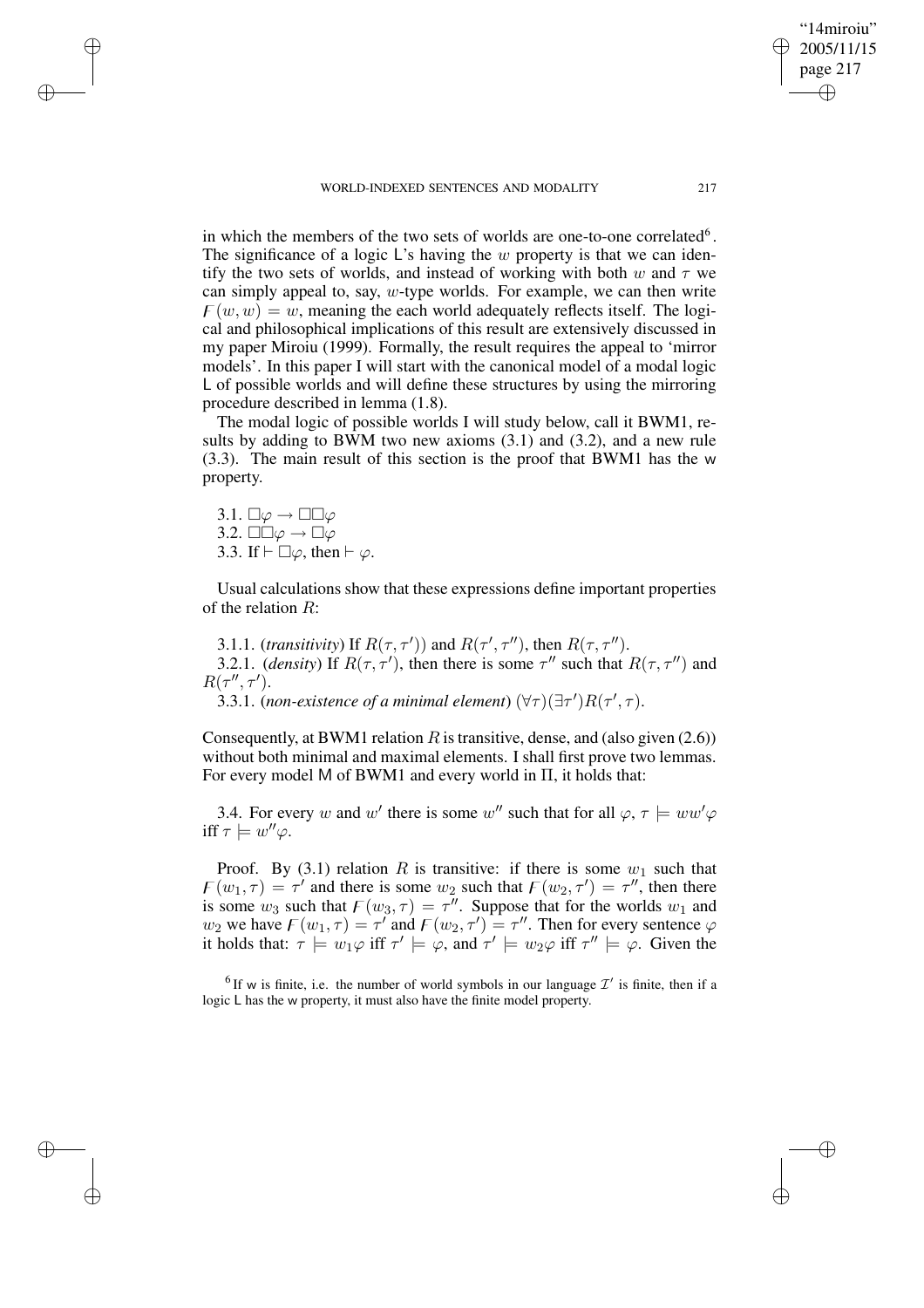✐

#### 218 ADRIAN MIROIU

definition of  $\models$  for sentences of the form  $w\psi$ , it also holds that:  $\tau \models w_1w_2\varphi$ iff  $\tau'' \models n$ . Since R is transitive, there should be some  $w_3$  such that for all  $\varphi$ ,  $\tau \models w_3\varphi$  iff  $\tau'' \models \varphi$ . Thus for all  $\varphi$ ,  $\tau \models w_1w_2\varphi$  iff  $\tau \models w_3\varphi$ . Or, to put it differently, for every  $w_1$  and  $w_2$  there is some  $w_3$  such that for all  $\varphi$ ,  $\tau \models w_1w_2\varphi \text{ iff } \tau \models w_3\varphi.$ 

3.5. For every w there are w' and w'' such that for all  $\varphi$ ,  $\tau \models w\varphi$  iff  $\tau \models w'w''\varphi.$ 

Proof. By (3.2) R is dense: if  $R(\tau, \tau')$ , then there is some  $\tau''$  such that  $R(\tau, \tau'')$  and  $R(\tau'', \tau')$ . Now, let w be a world in W and  $\tau$  a world in  $\Pi$ . Then there is some  $\tau'$  such that  $F(w, \tau) = \tau'$ , i.e. we have  $R(\tau, \tau')$ . Given the definition of  $\models$  we have that for all  $\varphi$ ,  $\tau \models w\varphi$  iff  $\tau' \models \varphi$ . Since R is dense, there are some  $\tau''$ , w' and w'' such that  $F(w', \tau) = \tau''$  and  $F(w'', \tau'') = \tau'$ . Then for all  $\varphi, \tau \models w' \varphi$  iff  $\tau'' \models \varphi$ , and  $\tau'' \models w'' \varphi$  iff  $\tau' \models \varphi$ . Hence for all  $\varphi, \tau \models w'w''\varphi$  iff  $\tau' \models n$ . From this and:  $\tau \models w\varphi$  iff  $\tau' \models \varphi$ , we get that:  $\tau \models w'w''\varphi$  iff  $\tau \models w\varphi$ .

Now let  $\Gamma = \langle \Pi, \models, F \rangle$  be the canonical model of BWM1. Γ is defined as follows: a)  $\Pi$  is the set of all BWM1-maximal consistent sets  $\Sigma$  of sentences; b) if  $\varphi$  is a sentence in S, then  $\Sigma \models \varphi$  iff  $\varphi \in \Sigma$ ; c)  $F(w, \Sigma) = \Sigma'$  iff  $\{\varphi : w\varphi \in \Sigma\} = \Sigma'$  (the fact that  $\Sigma'$  is a BWM1-maximal consistent set of sentences is a consequence of the mirroring lemma  $(1.8)$ ). Relation R can be defined in the usual way in terms of F, by:  $R(\Sigma, \Sigma')$  iff  $(\exists w)(F(w, \Sigma))$  $\Sigma'$ ). To prove that Γ is the canonical model of BWM1 it is necessary to show that  $\varphi$  is a theorem of BWM1 iff  $\Sigma \models \varphi$  for every  $\Sigma$  in  $\Gamma$ . The most important step is to prove that  $\Sigma \models \varphi$  iff  $\varphi \in \Sigma$  for all sentences. Obviously, the most difficult cases are  $\varphi = w\psi$  and  $\varphi = \Box \psi$ . First,  $\Sigma \models w\psi$  iff  $F(w, \Sigma) \models \psi$ , iff  $\psi \in F(w, \Sigma)$ , iff (by the definition of F)  $w\psi \in \Sigma$ . Secondly, we have:  $\Sigma \models \Box \psi$  iff for every  $\Sigma'$ , if  $R(\Sigma, \Sigma')$ , then  $\Sigma' \models \psi$ ; iff for every  $\Sigma'$ , if  $(\exists w)(\overline{F}(w, \Sigma) = \Sigma')$ , then  $\psi \in \Sigma'$ ; iff for every  $\Sigma'$  and w, if  $F(w, \Sigma) = \Sigma'$ , then  $\psi \in \Sigma'$ ; iff for every  $w, w\psi \in \Sigma$ . Let us show that  $w\psi \in \Sigma$  for every w iff  $\Box \psi \in \Sigma$ . The necessity part is directly entailed by (2.2); sufficiency yields by means of (2.4): for the set  $\{\neg \Box \psi, w\psi : w \in W\}$ is inconsistent, and hence it is not included in  $\Sigma$ ; hence we must have  $\Box \psi \in$ Σ.

Now we arrive at a procedure to bring about a mirror model  $\Gamma_{\Sigma}$  starting with a set  $\Sigma$  in  $\Gamma$ . For every  $\Sigma$  in  $\Gamma$ , the structure  $\Gamma_{\Sigma} = \langle \Pi(\Sigma), \models, F \rangle$  is generated in the following way: a)  $\Pi(\Sigma)$  is the set of all BWM1-maximal consistent sets  $\Delta(w) = \{\psi : w\psi \in \Sigma\}$ ; b) if  $\varphi$  is a sentence in  $\Sigma$ , then  $\Delta(w) \models \varphi$  iff  $\varphi \in \Delta(w)$ ; c) if  $\Delta \in \Pi(\Sigma)$  and  $\Delta' \in \Pi(\Sigma)$ , then  $\Gamma(w, \Delta) =$  $\Delta'$  iff  $\{\varphi : w\varphi \in \Delta\} = \Delta'.$ 

✐

✐

✐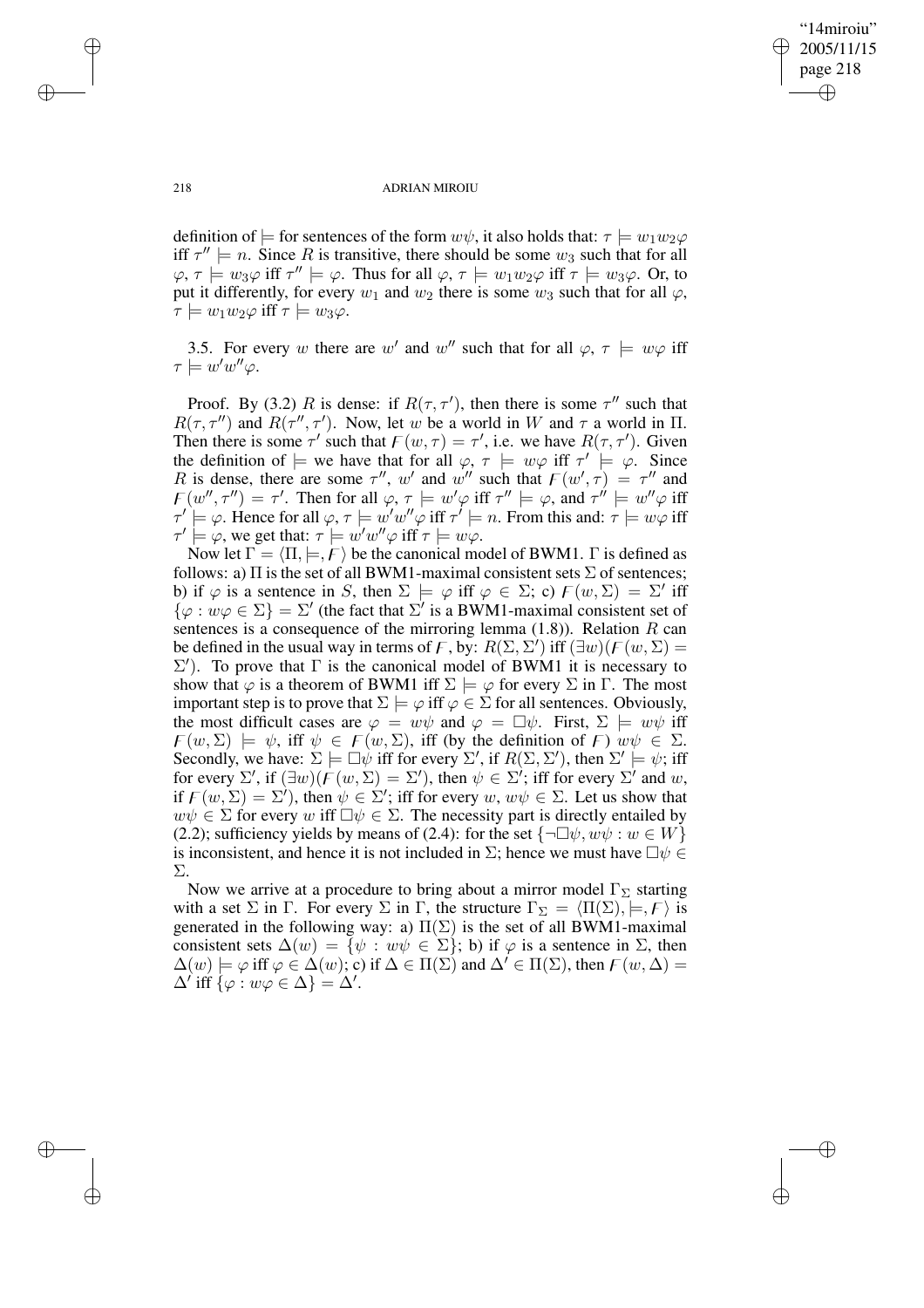✐

✐

✐

I shall first prove that each structure  $\Gamma_{\Sigma}$  is indeed a model of BWM1 at which the sets W and  $\Pi(\Sigma)$  of 'possible worlds' are one-to-one correlated.

3.6. For every  $\Sigma$  in  $\Gamma$ ,  $\Gamma_{\Sigma} = \langle \Pi(\Sigma), \models, F \rangle$  is a model of BWM1 and  $|\Pi(\Sigma)| = w.$ 

Proof. Obviously, at  $\Gamma_{\Sigma} = \langle \Pi(\Sigma), \models, F \rangle$  each world in W is uniquely correlated with the 'world'  $\Delta(w)$  in  $\Pi(\Sigma)$ , and hence  $|\Pi(\Sigma)| = w$ .

First we need to show that function F is defined for every w and  $\Sigma$  in  $\Gamma_{\Sigma}$ . Suppose, indeed, that  $\Delta' = F(w, \Delta)$ , with  $\Delta \in \Pi(\Sigma)$ . Then, for every  $\psi$ ,  $\psi \in \Delta'$  iff  $w\psi \in \Delta$ . But, according to the definition of  $\Delta \in \Pi(\Sigma)$ , there is some w' such that  $w'w\psi \in \Sigma$ . But, since (3.1) is a theorem of BWM1, lemma (3.4) applies and hence there is some  $w''$  in W such that for every  $\psi, w''\psi \in \Sigma$  iff  $w'w\psi \in \Sigma$ . Thus,  $\Delta' = {\psi : w''\psi \in \Sigma}$  must also be a member of the set  $\Pi(\Sigma)$ .<sup>7</sup>

Secondly,  $\Gamma_{\Sigma}$  satisfies all the axioms and rules of BWM1. I will shortly discuss only the rule (3.3): if  $\vdash \Box \varphi$ , then  $\vdash \varphi$ , because it causes some trouble. Suppose that for all sets  $\Delta(w)$  in  $\Pi(\Sigma)$  we have  $\square \varphi \in \Delta(w)$ , but there is some  $\Delta''(w'')$  such that  $\neg \varphi \in \Delta''(w'')$ . Then for every  $w, \Sigma \models w\varphi$ . We have thus  $\Sigma \models \Box \varphi$ , and by (3.2) we get  $\Sigma \models \Box \Box \varphi$ . But this is equivalent with: for every w and  $w'$ ,  $\Sigma \models ww'\varphi$ . Indeed, we have:  $\Sigma \models \Box \Box \varphi$  iff for every  $w, \Sigma \models w \Box \varphi$ ; iff for every w and  $\Sigma'$ , if  $F(w, \Sigma) = \Sigma'$ , then  $\Sigma' \models \Box \varphi$ ; iff for every w and  $\Sigma'$ , if  $F(w, \Sigma) = \Sigma'$ , then for every w',  $\Sigma' \models w' \varphi$ ; iff for every w and  $w'$ ,  $F(w, \Sigma) \models w' \varphi$ ; iff for every w and  $w'$ ,  $\Sigma \models w w' \varphi$ . On the other hand, from  $\Delta''(w'')$   $\models \neg \varphi$  we get:  $\Sigma \models w''\neg \varphi$ . Hence for every w and w', it is the case that  $\Sigma \models ww'\varphi$ , but  $\Sigma \models w''\neg\varphi$ , for some  $w''$ . But no contradiction follows, because we cannot appeal to  $(3.5)$ ; for nothing guarantees that  $w''$  itself is one of the for worlds for which it holds that:  $\Sigma$   $\models w''\varphi$  iff  $\Sigma$   $\models ww'\varphi$ , for some pair w and w' of possible worlds.

It is possible, though, to appeal to the axiom (3.2). We already know that it is essential in the proof of lemma (3.5): for every w there are some w' and w'' such that for all  $\varphi$ ,  $\Sigma \models w\varphi$  iff  $\Sigma \models w'w''\varphi$ . What is its counterpart in our mirror model  $\Gamma_{\Sigma}$  generated by  $\Sigma$ ? It comes to: for every  $\Delta(w)$  there are

<sup>7</sup> It is also necessary to prove that at  $M = \langle \Pi, \models, F \rangle$  *F* is a function, i.e. that for every w in W and  $\Delta(w')$  in  $\Pi$ ,  $\overline{F}(w, \Delta(w'))$  picks up exactly one (maximally consistent) set of sentences. By the mirroring lemma,  $\overline{F(w, \Delta(w'))}$  is a BWM1-maximal consistent set of sentences. But we must be sure that it is also a member of the set  $\Pi$ , i.e. that it has the form  $\Delta(w'')$ , for some w''. Observe that  $F(w, \Delta(w'))$  is the set of all those sentences  $\varphi$  such that  $w\varphi$  is in  $\Delta(w')$ ; thus, since  $M = \langle \Pi, \models, F \rangle$  is generated by the BWM1-maximal consistent set  $\Sigma$ ,  $F(w, \Delta(w'))$  is the set of all those sentences in  $\Sigma$  of the form  $w'w\varphi$ . By (3.3), there is some w'' such that  $F(w, \Delta(w'))$  is the set of all those sentences  $\varphi$  with the property that  $w''\varphi$  is in  $\Sigma$ ; by the definition of M,  $F(w, \Delta(w'))$  is exactly  $\Delta(w'')$ .

"14miroiu" 2005/11/15 page 219

✐

✐

✐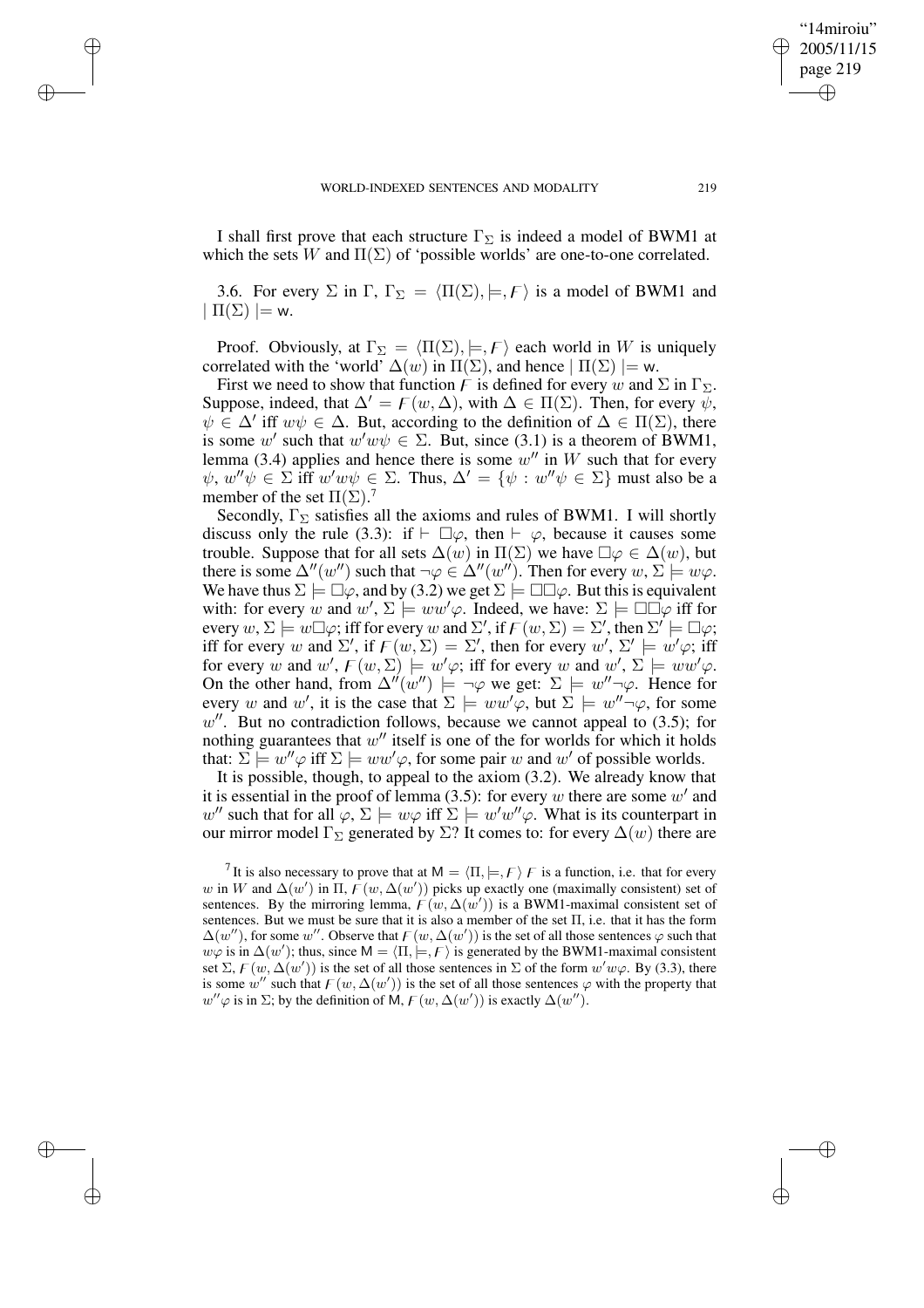✐

#### 220 ADRIAN MIROIU

some w' and  $\Delta'(w')$  such that  $\Delta(w) \models \varphi$  iff  $\Delta'(w') \models w''\varphi$ , which in turn is equivalent with: for every  $\Delta(w)$  there are  $\Delta'(w')$  and w' and w'' such that  $F(w'', \Delta'(w')) = \Delta(w)$ . At  $\Gamma_{\Sigma}$  this condition amounts to: for every  $\Delta(w)$ there is some  $\Delta'(w')$  such that  $R(\Delta'(w'), \Delta(w))$ . But as we already saw, the condition that there is no minimal element is expressed by (3.3). Hence this rule holds at our mirror model.

In order to prove that BWM1 has the w property, the crucial step is to show that:

3.7.  $\{\varphi\}$  is BWM1-consistent iff there is some mirror model  $\Gamma_{\Sigma} = \langle \Pi(\Sigma),\rangle$  $|=, F \rangle$  of BWM1 such that  $\varphi$  is true at some world in  $\Pi(\Sigma)$ .

Proof. If  $\{\varphi\}$  is not BWM1-consistent, then there is no BWM1-maximal consistent set  $\Sigma$  of sets in the canonical model with  $\varphi \in \Sigma$ . But all the members of sets  $\Pi(\Sigma)$  in every mirror model are BWM1-maximal consistent sets of sentences, and hence  $\varphi$  is not true in any world in  $\Pi(\Sigma)$ . Conversely, suppose that  $\{\varphi\}$  is BWM1-consistent. Then, since  $\Gamma$  is the canonical model of BWM1, there is some BWM1-maximal consistent set  $\Sigma$  of sentences, such that  $\varphi \in \Sigma$ . What we still need is to show that  $\varphi$  is true at some world in  $\Pi(\Sigma)$ . By (3.3), there is some  $\Sigma'$  such that  $R(\Sigma', \Sigma)$ , i.e. for some w,  $F(w, \Sigma') = \Sigma$ . Since  $\varphi \in \Sigma$ , we have  $w\varphi \in \Sigma'$ . But then we can generate a mirror model  $\Gamma_{\Sigma}$ , and of course  $\Sigma'(w) = \Sigma \in \Pi(\Sigma')$ . Consequently,  $\varphi$  is true at some Π-world Σ in some mirror model.

Finally, we can state the theorem that a sentence is BWM1-provable if it is true in all the models in which the two sets  $\Pi$  and  $W$  of worlds are oneto-one correlated:

3.8. BWM1 has the w property.

Proof. Since  $\Gamma$  is the canonical model of BWM1, a sentence  $\varphi$  is true at  $\Gamma$ iff  $\{\varphi\}$  is consistent. Then by (3.7)  $\varphi$  is true at  $\Gamma$  iff it is true in all the mirror models. Hence  $\vdash_{BWM1} \varphi$  iff  $\varphi$  is true in all its models  $M = \langle \Pi, \models, F \rangle$  at which  $| \Pi | = w$ , which simply means that BWM1 has the w property.<sup>8</sup>

<sup>8</sup> A slightly stronger logic BWM2 with the w property can be obtained by adding to BWM (3.1) and the T-axiom:

3.9.  $\Box \varphi \rightarrow \varphi$ 

One can easily check that (3.9) has both (3.2) and (3.3) as consequences. A standard result in modal semantics is that this axiom defines the property of reflexivity of relation  $R$ . At the canonical model, it comes to: for every  $\Sigma$ ,  $R(\Sigma, \Sigma)$ . And this is in turn equivalent with: there is some world w in W such that for all  $\varphi$ , it holds that:  $\varphi \in \Sigma$  iff  $w\varphi \in \Sigma$ . Consequently, at the mirror model generated by  $\Sigma$ , we have  $\Delta(w) = \Sigma \in \Pi$ .

✐

✐

✐